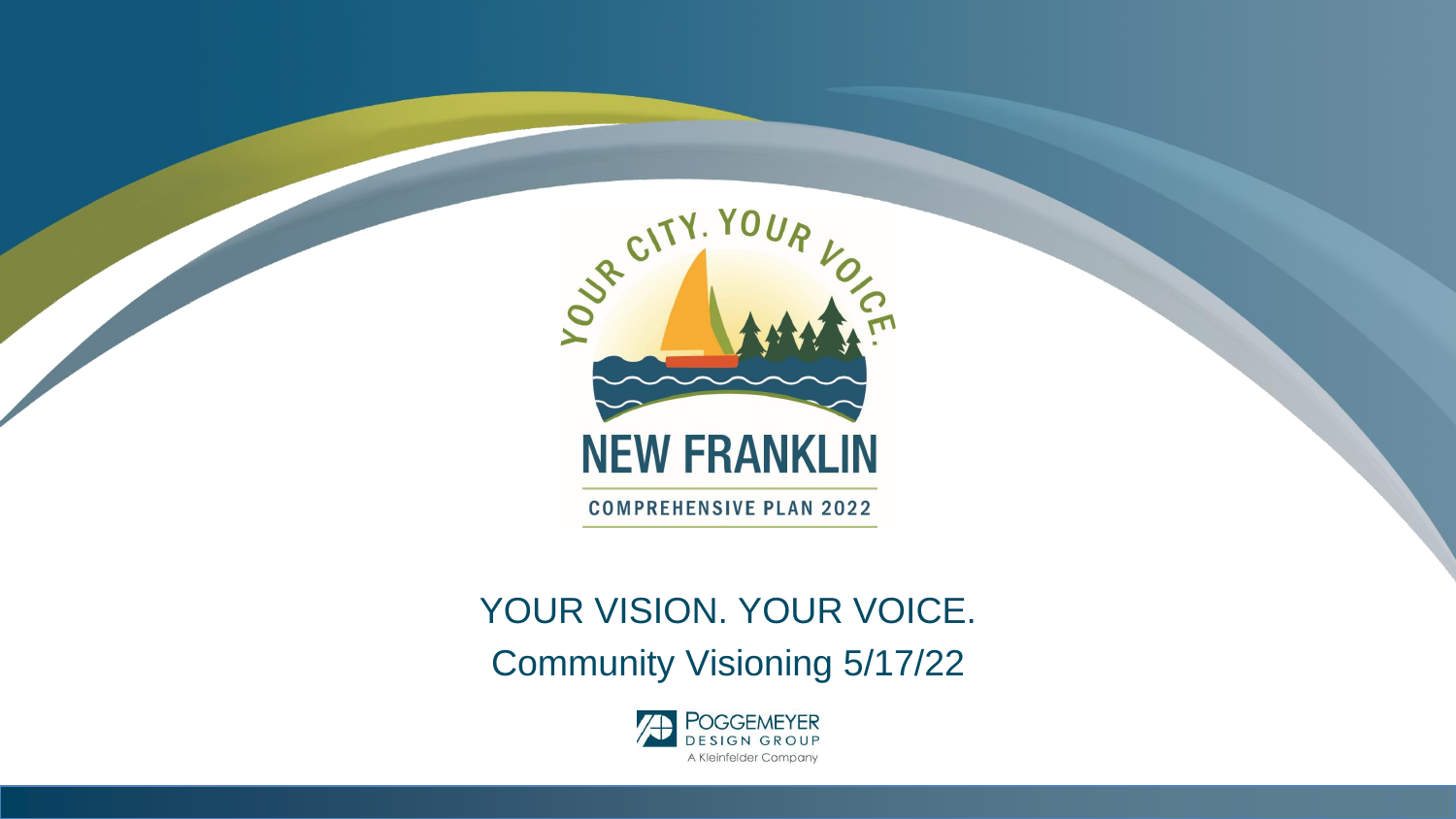#### Welcome & Introductions

- Michael Conwell, Chair
- Steve Rector, Vice-Chair
- Laura Jo Hawk, Secretary





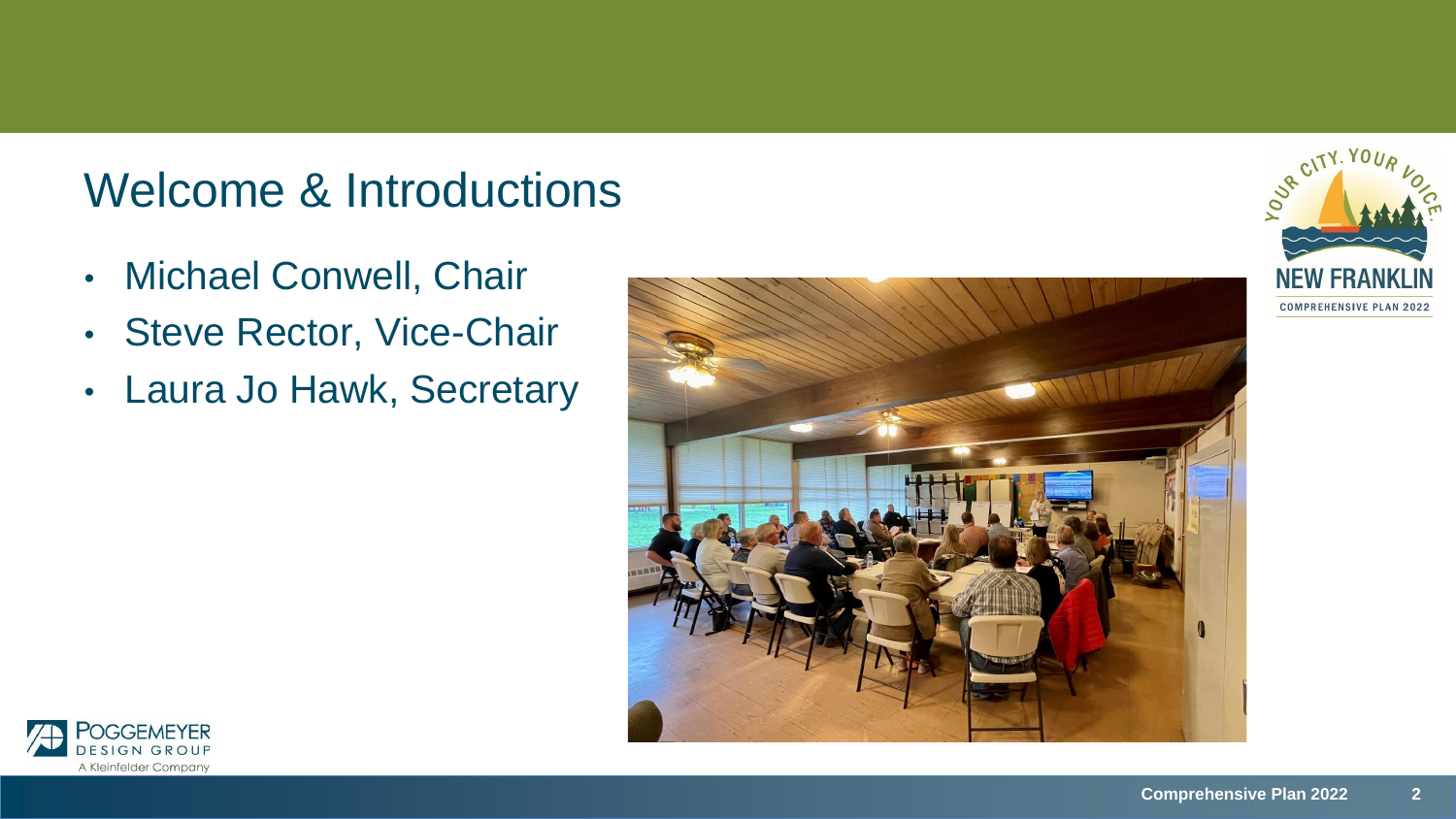## Steering Committee

Nick Ball **Elizabeth Engels** Pete Schanz Nolan Cartner Kevin Hendrick Mark Sedlack Gail Daily **Joshua Lepley** Barry Shaffer Jack Daniels Cherie Lopuchovsky Bailey Tenney Paul Donatelli Timothy Lusk Judy Williams Dr. Cary Duckett Cindy McDonald

**COMPREHENSIVE PLAN 2022** Ryan Carr **Garr** Jessica Evans Johnathan Schoblocher



**ADVR CIT**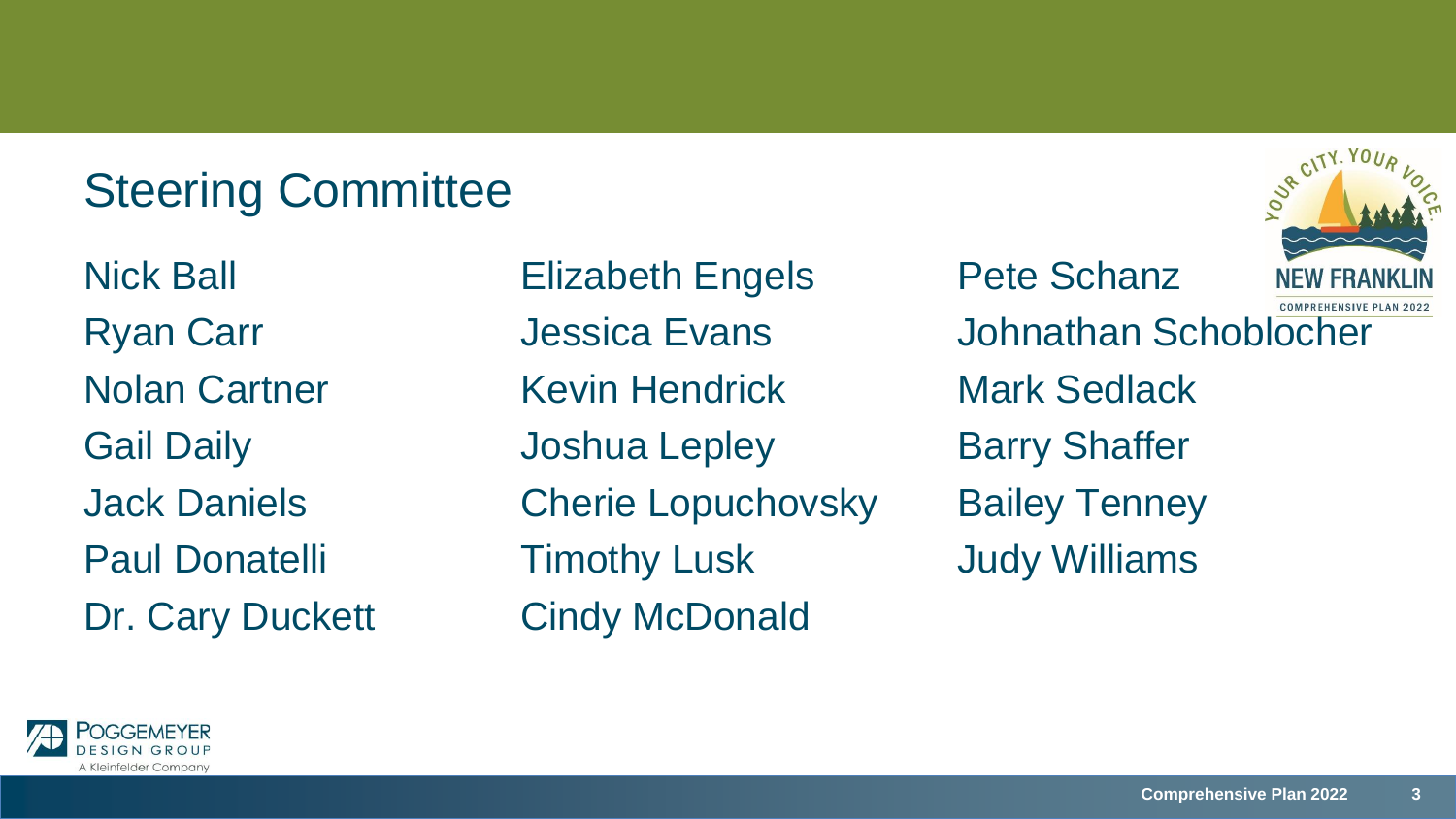#### Consultant Introductions

Poggemeyer Design Group, A Kleinfelder Company

- Lauren Falcone, AICP
- Paul Tecpanecatl, AICP

Boulevard Studio, Inc.

• Christine Meske, PLA, LEED AP



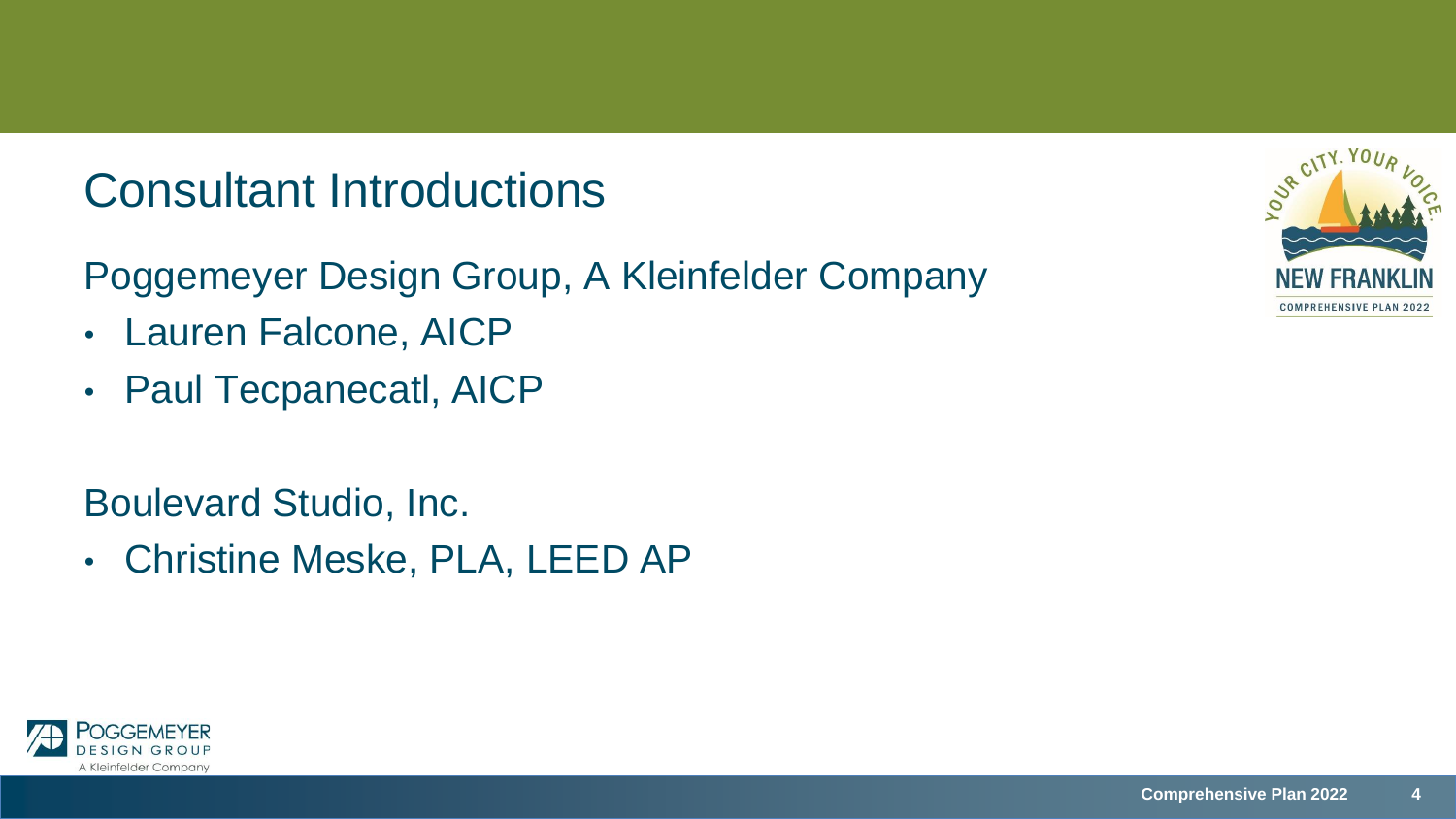### New Franklin Trivia Game

- Survey Monkey QR Code
	- <https://www.surveymonkey.com/r/NewFranklinVisioningTrivia>





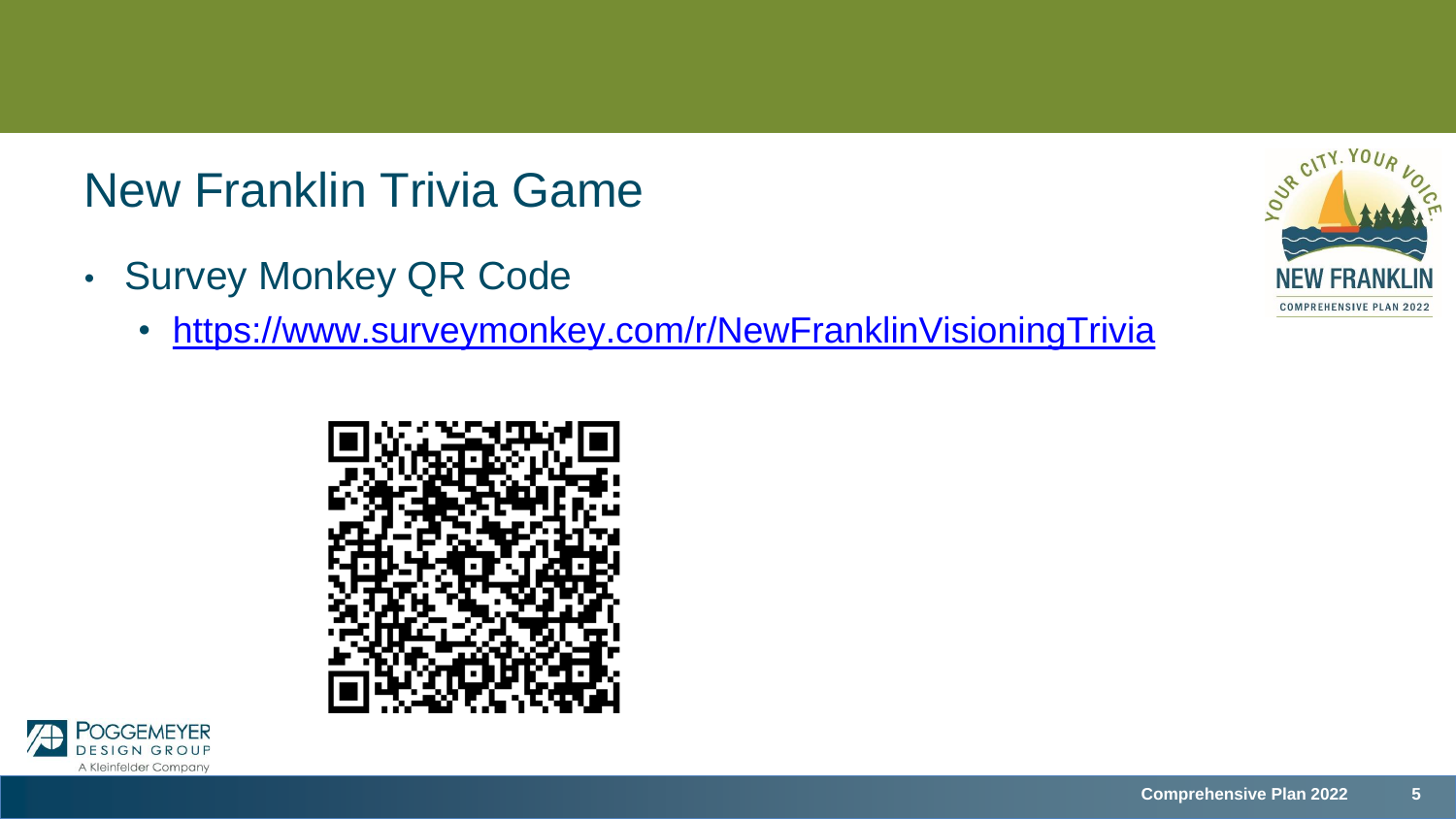# New Franklin Trivia

- 1. How many school districts fall within New Franklin?
- 2. In what year did New Franklin become a city?
- 3. How many square miles does the City of New Franklin cover?
- 4. How many residents live in New Franklin?
- 5. Approximately what percentage of a homeowners' property tax goes to the City of New Franklin?
- 6. What Major League Baseball Hall of Famer was born in New Franklin?
- 7. How many lane miles of road are in New Franklin?
- 8. The cost of living in the New Franklin is 12% less than the national average, true or false?
- 9. How many city-owned parks are in New Franklin?
- 10. Who is the biggest employer in New Franklin?
- 11. The Tudor House was originally built as a wedding gift for the owner's grandson, true or false?
- 12. How many free city-sponsored community events are held at the Tudor House each year?
- 13. How many members are on New Franklin's City Council?



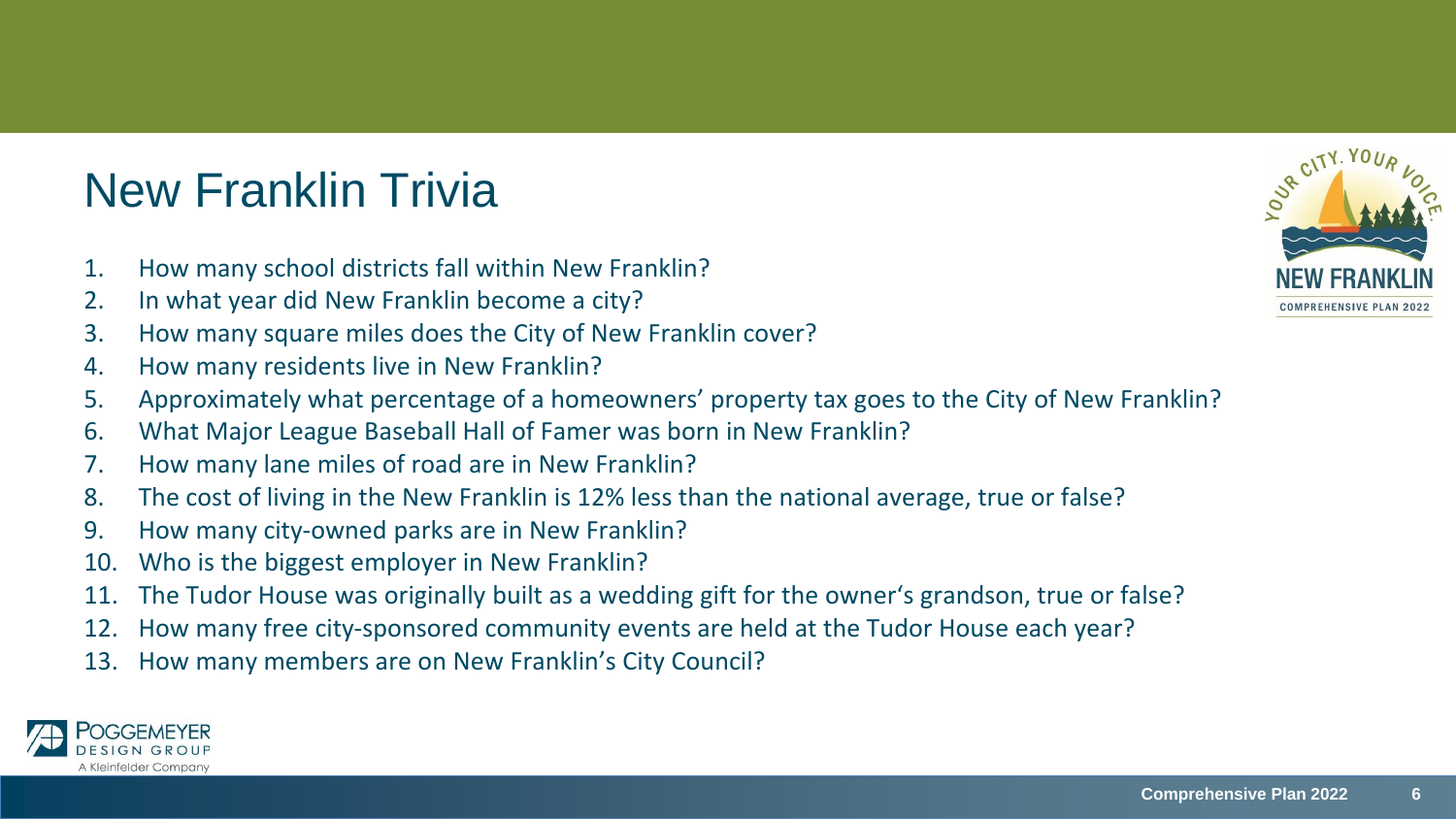### What I Cherish Most About New Franklin….

- Information collected will be used to cement values into the comprehensive planning process
- Values will guide us as we move through the comprehensive planning process
- Use sticky notes to tell us what you cherish the most about the place you live



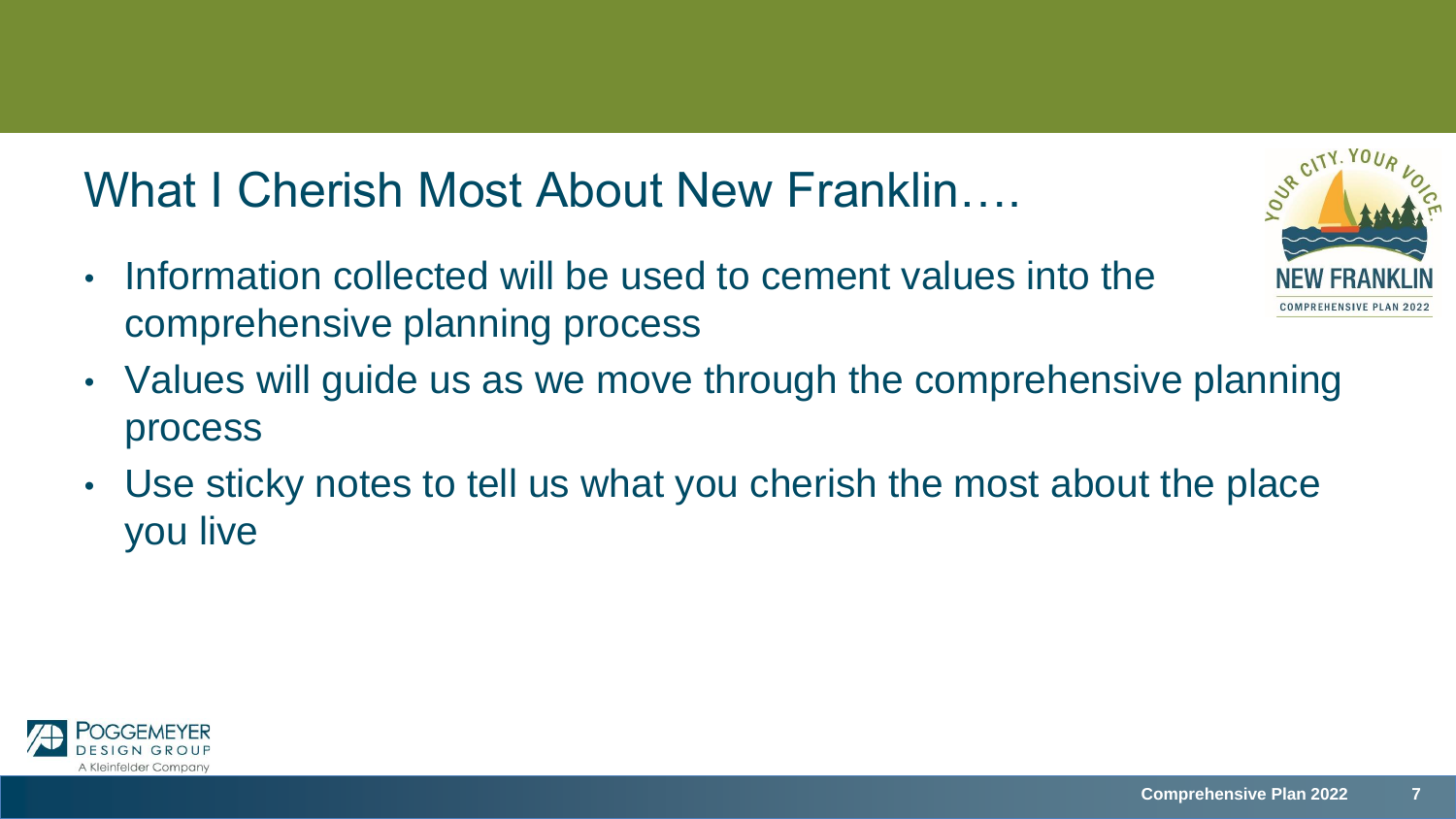# PDG Scope of Services

#### Project Scope:



• Create a comprehensive plan for the future that addresses existing conditions and future opportunities/challenges. Document will be a road map for the city.

#### Services Provided:

- Discovery/Data Collection
- Collaborative/Visioning
- Plan Development Workshops/ Public Input
- Draft Plan Prep
- Public Review
- Final Adoption

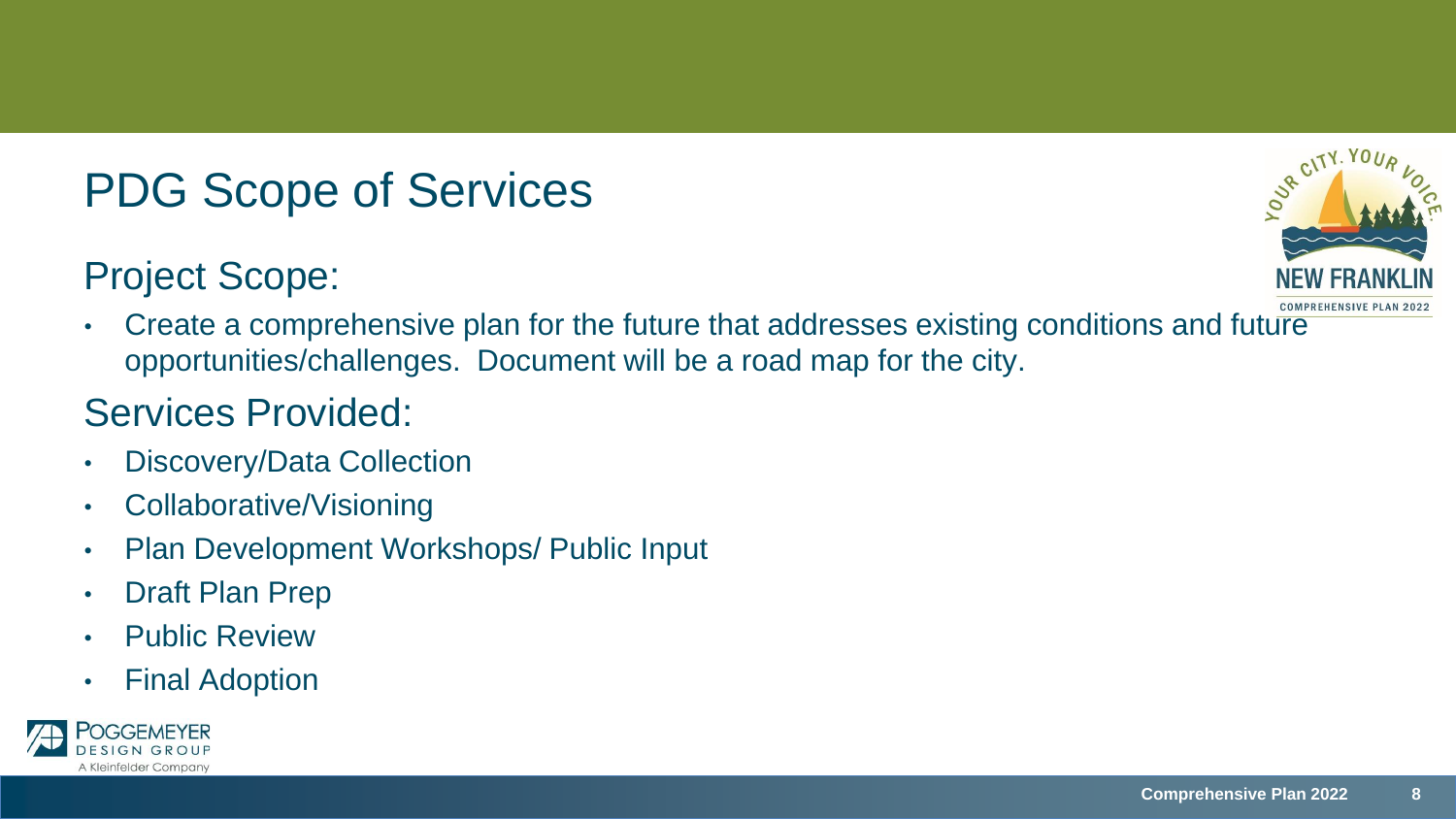# What is a Comprehensive Plan?

- A process that determines community goals and aspirations in terms of community development
- A plan that dictates public policy in terms of key issues in the community
	- Agriculture
	- Community Facilities
	- Economic Development
	- Housing
	- Infrastructure/Utilities
	- Land Use/ Zoning
	- Recreation/Open Space/Environmental
- Iransportation (All Modes)



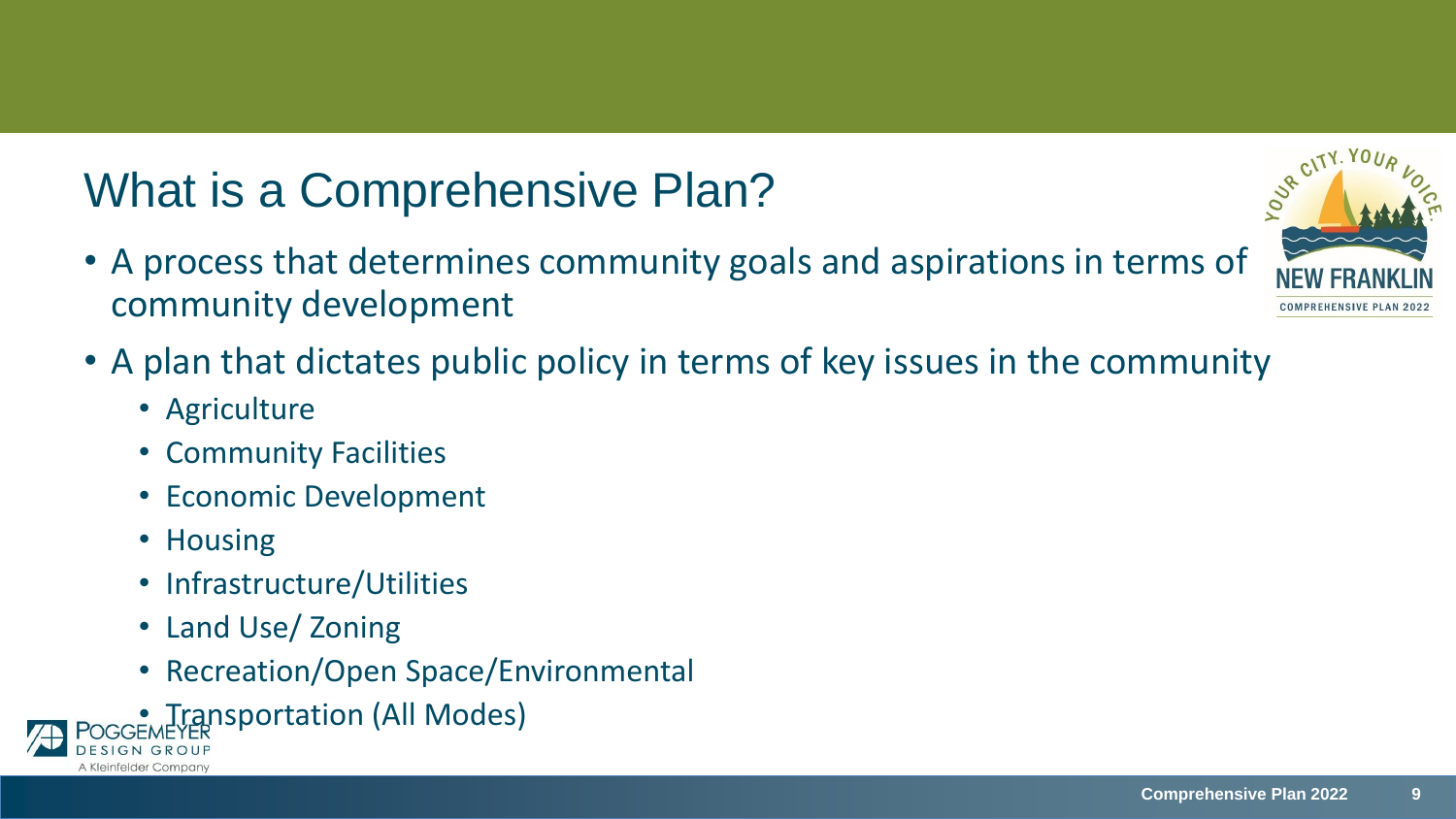#### Comprehensive Planning Best Practices

- Connectivity for all modes of transportation
- Variety of housing options/prices
- Economic development
- Parks & recreational spaces
- Entertainment
- Services



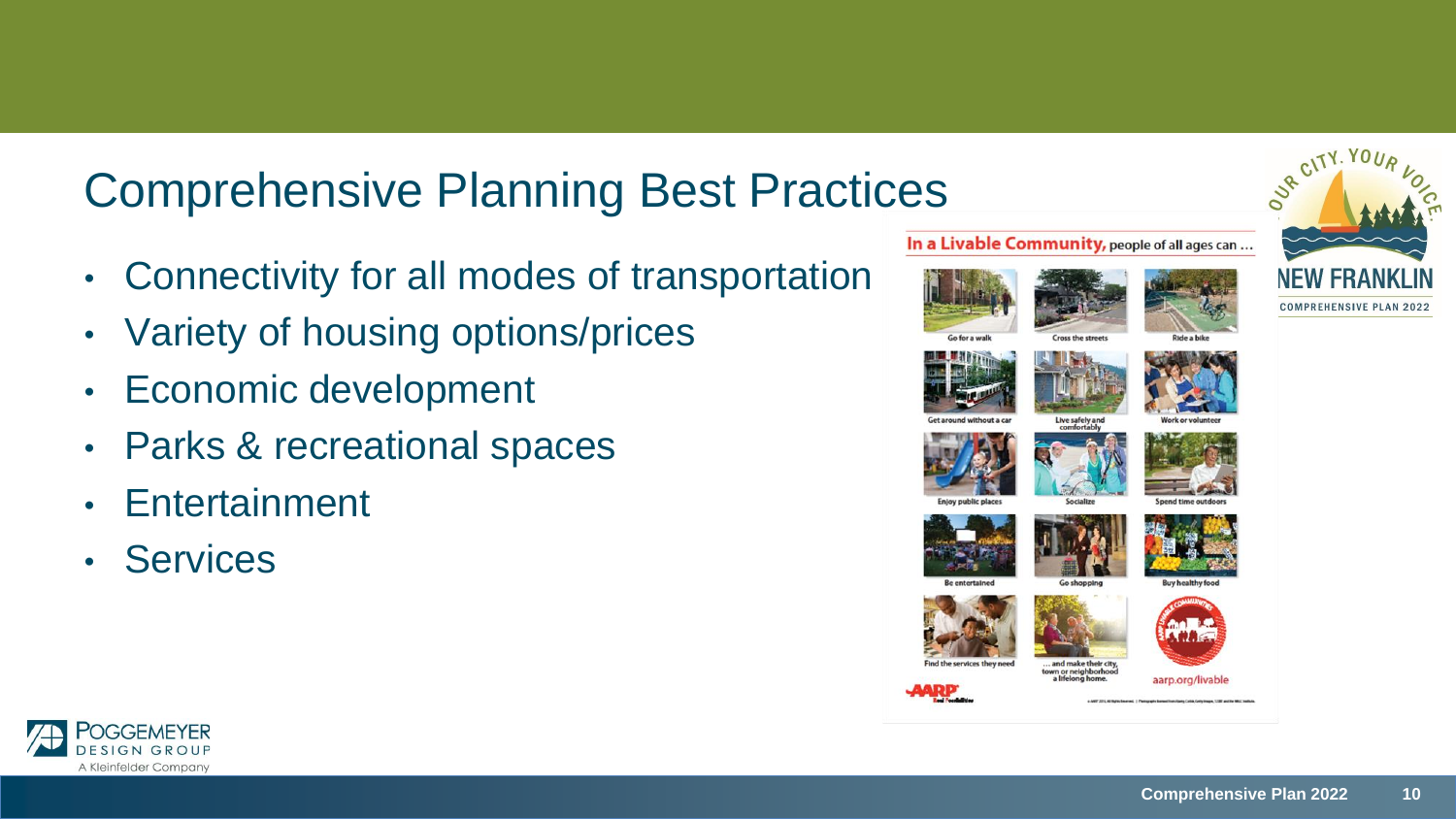# What is Visioning?

- Creates common goal, hope, and encouragement
- Offers possibility for fundamental change
- Gives people sense of control
- Gives group something to move toward
- Generates creative thinking and passion
- Visioning is NOT problem solving

"A vision without a plan is just a dream. A plan without a vision is just drudgery. But a vision with a plan can change the world." Old Proverb



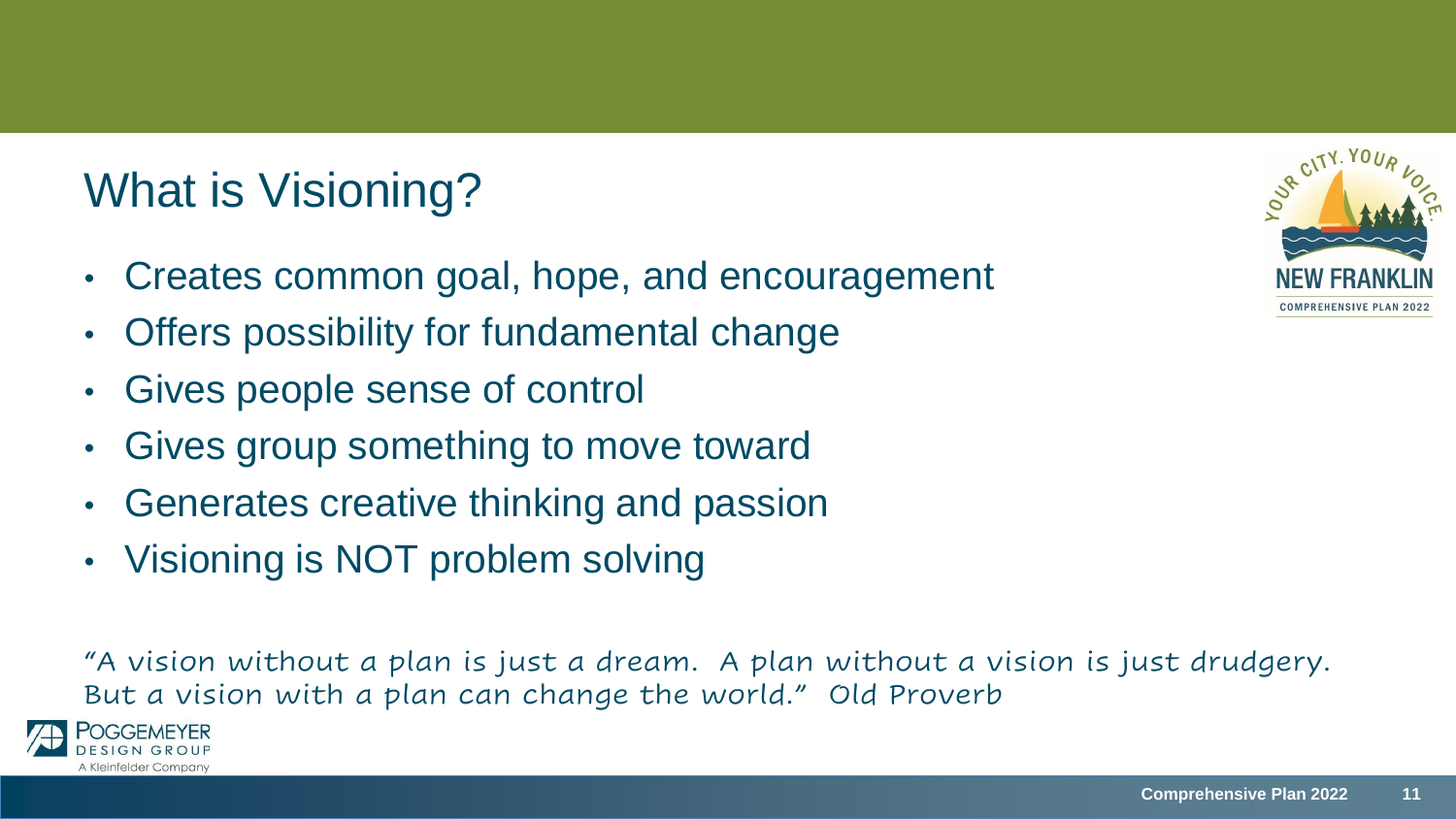

# Visioning is part of Public Input

- Public Visioning Event
- Public Survey
- Stakeholder Workshops (3)
- Public Review Meeting





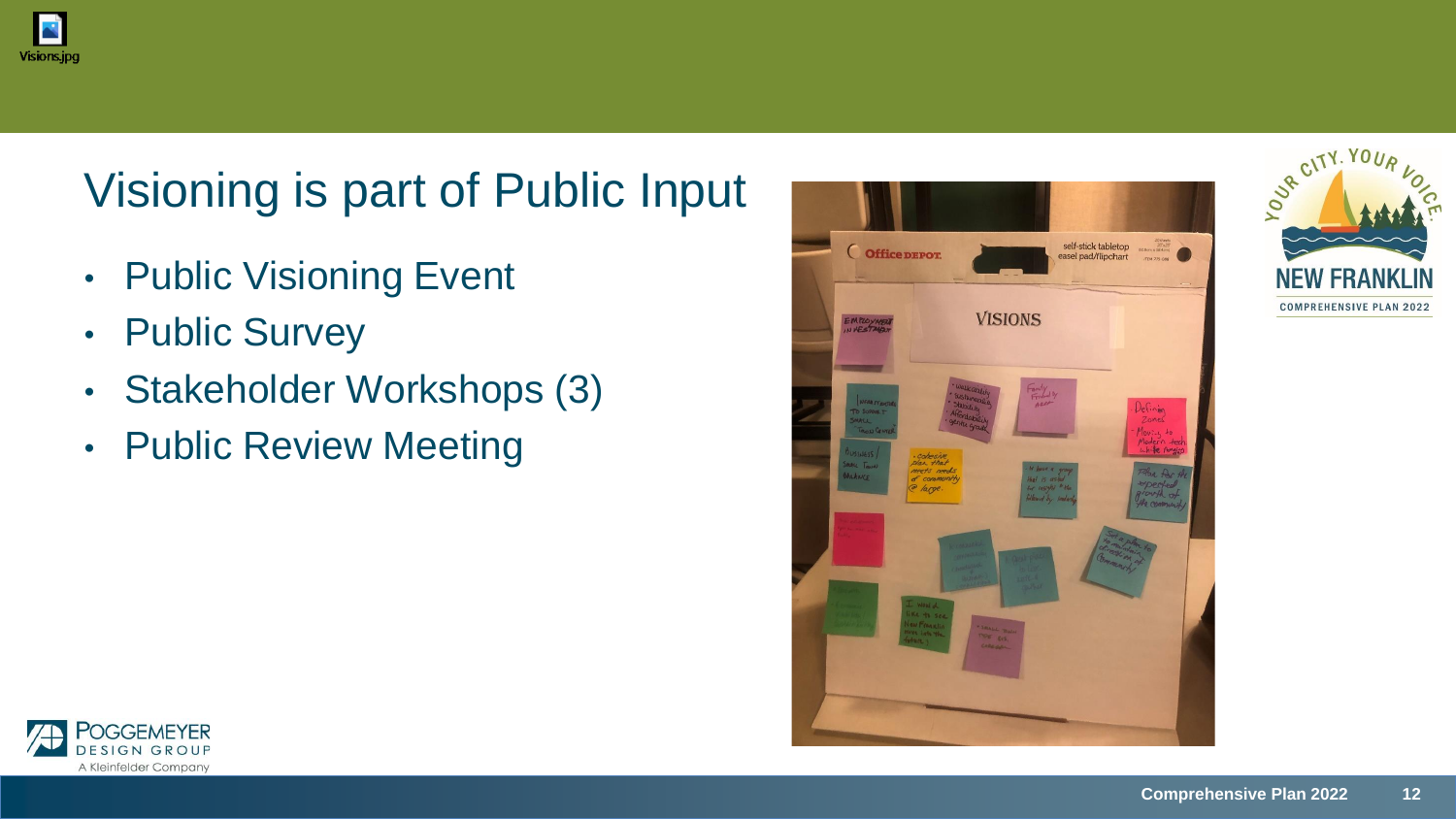## Visioning Format for Tonight

- We have tables set up by planning key issues
- Tables are staffed by Steering Committee Members



- Take about 30-40 minutes and visit each station to write your visions by category
- Take 3 green sticker dots at each station and put them on the top 3 photos that **best represent your vision**
- Take 3 red sticker dots at each station and put them on the top 3 photos that **do not represent your vision**
- Steering Committee Members will then present overall themes at their table and all ideas will be recorded for Comp Plan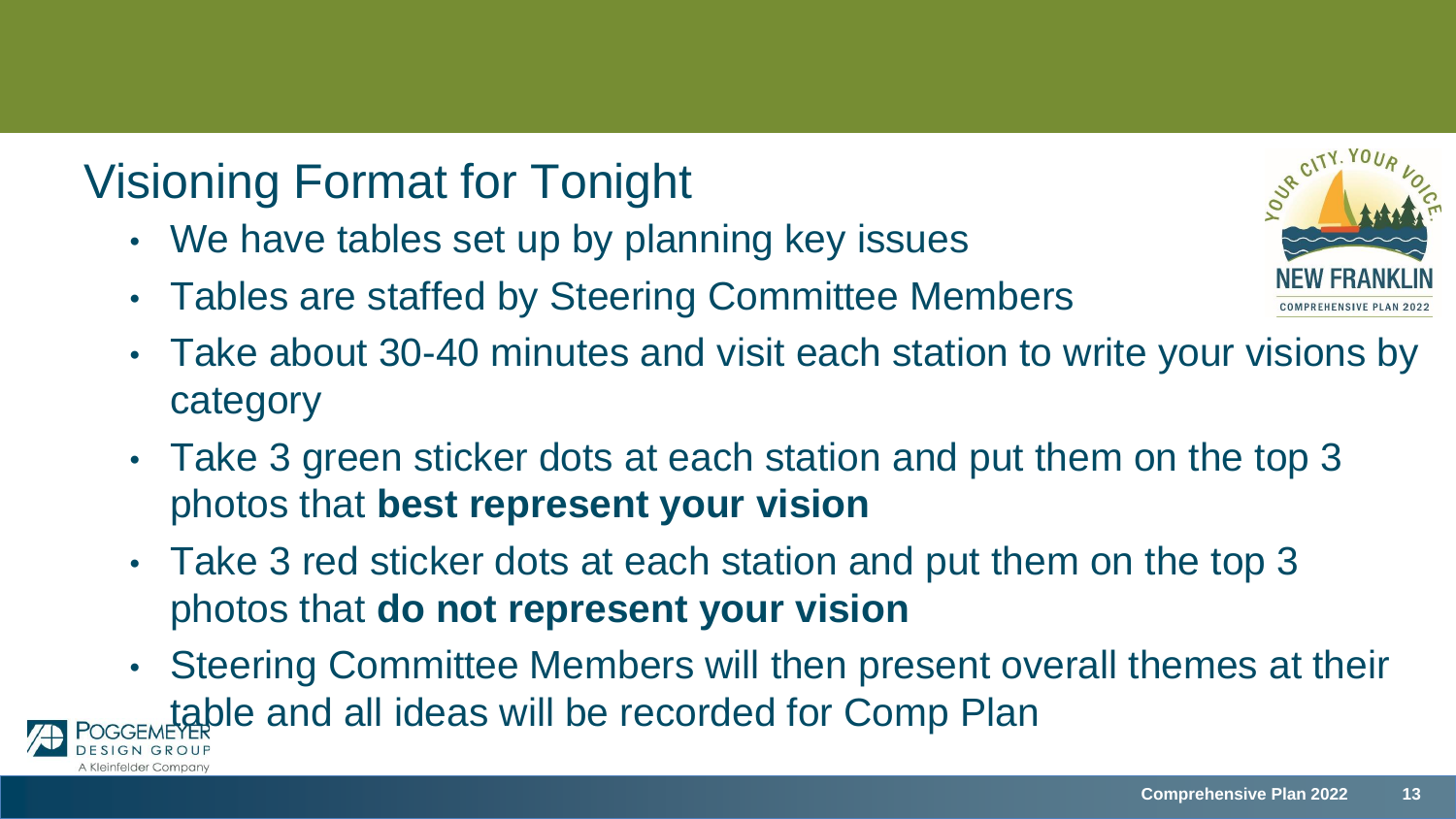# Summary of Visions by Planning Element

- Agriculture
- Community Facilities
- Economic Development
- Housing
- Infrastructure/Utilities
- Current and Future Land Use
- Recreation/Open Space/Environmental
- Transportation (All Modes)



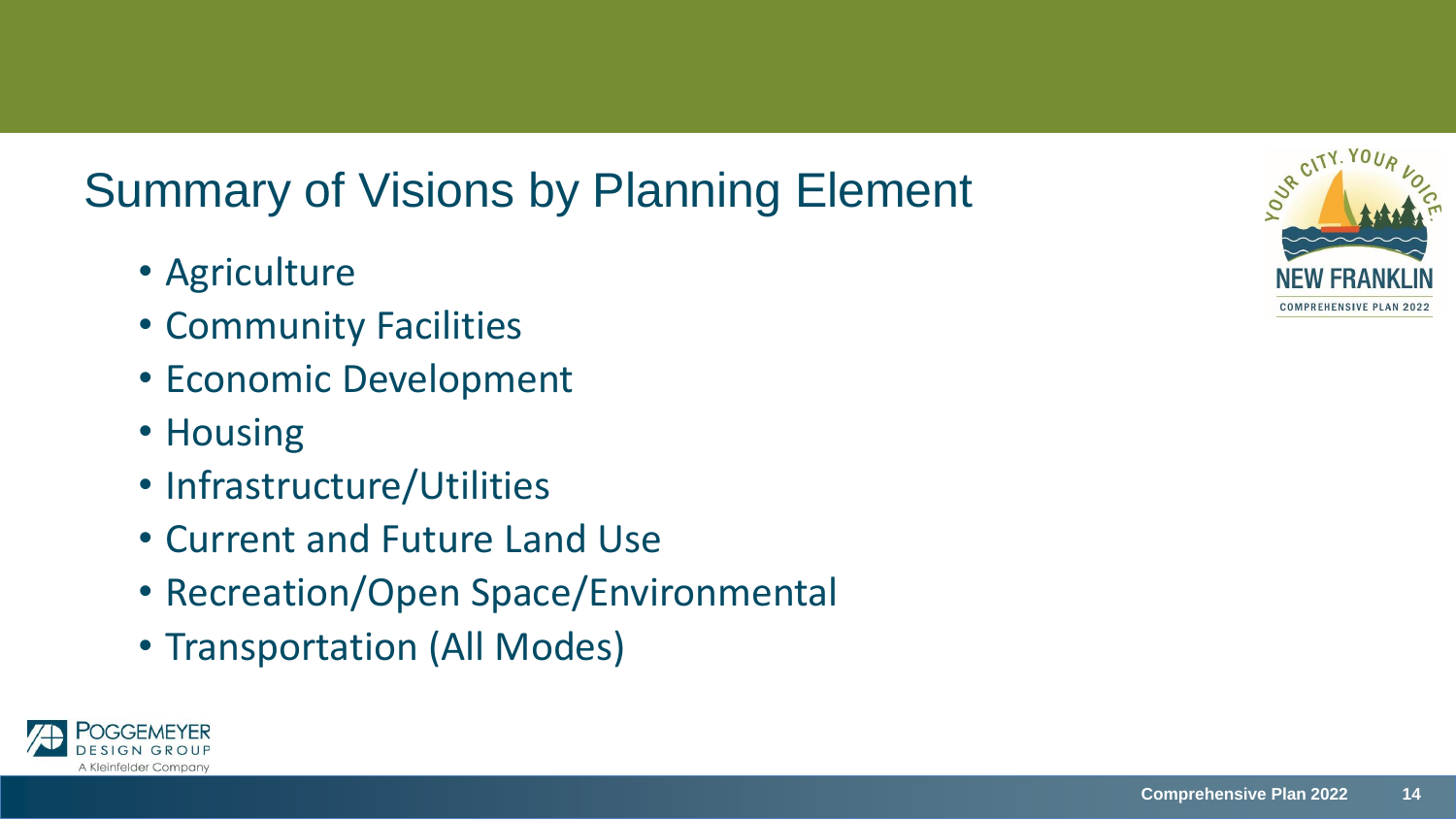# Visioning Note Cards

- Your City. Your Voice. Your Vision.
- Give us your ideas for a Vision Statement!

| OUR CITY, YOU,<br><b>NEW FRANKL</b><br><b>COMPRESENSIVE PLAN 2022</b> | <b>What's Your Vision?</b>                                               |
|-----------------------------------------------------------------------|--------------------------------------------------------------------------|
|                                                                       | <b>Please Share Your Ideas for the</b><br><b>Future of New Franklin.</b> |
|                                                                       |                                                                          |
|                                                                       |                                                                          |
|                                                                       |                                                                          |
|                                                                       |                                                                          |
|                                                                       |                                                                          |



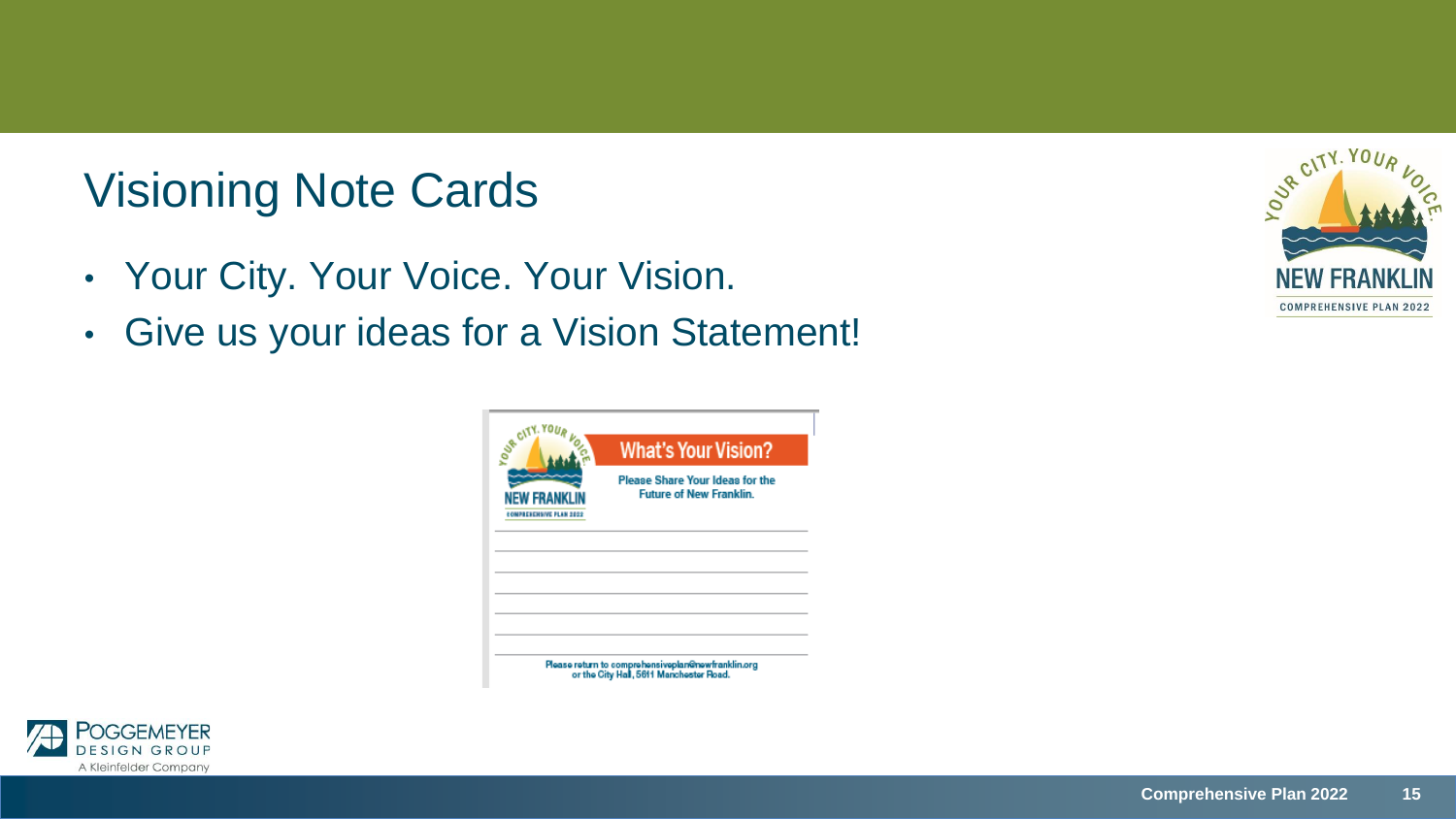#### Questions?

[comprehensiveplan@newfranklin.org](mailto:comprehensiveplan@newfranklin.org) [www.newfranklin.org/index.php/comprehensive-plan](http://www.newfranklin.org/index.php/comprehensive-plan)

#### **Consultants**

- Lauren [lfalcone@kleinfelder.com](mailto:lfalcone@kleinfelder.com)
- Paul [ptecpanecatl@kleinfelder.com](mailto:ptecpanecatl@kleinfelder.com)
- Chris [chris@boulevard-studios.com](mailto:chris@boulevard-studios.com)